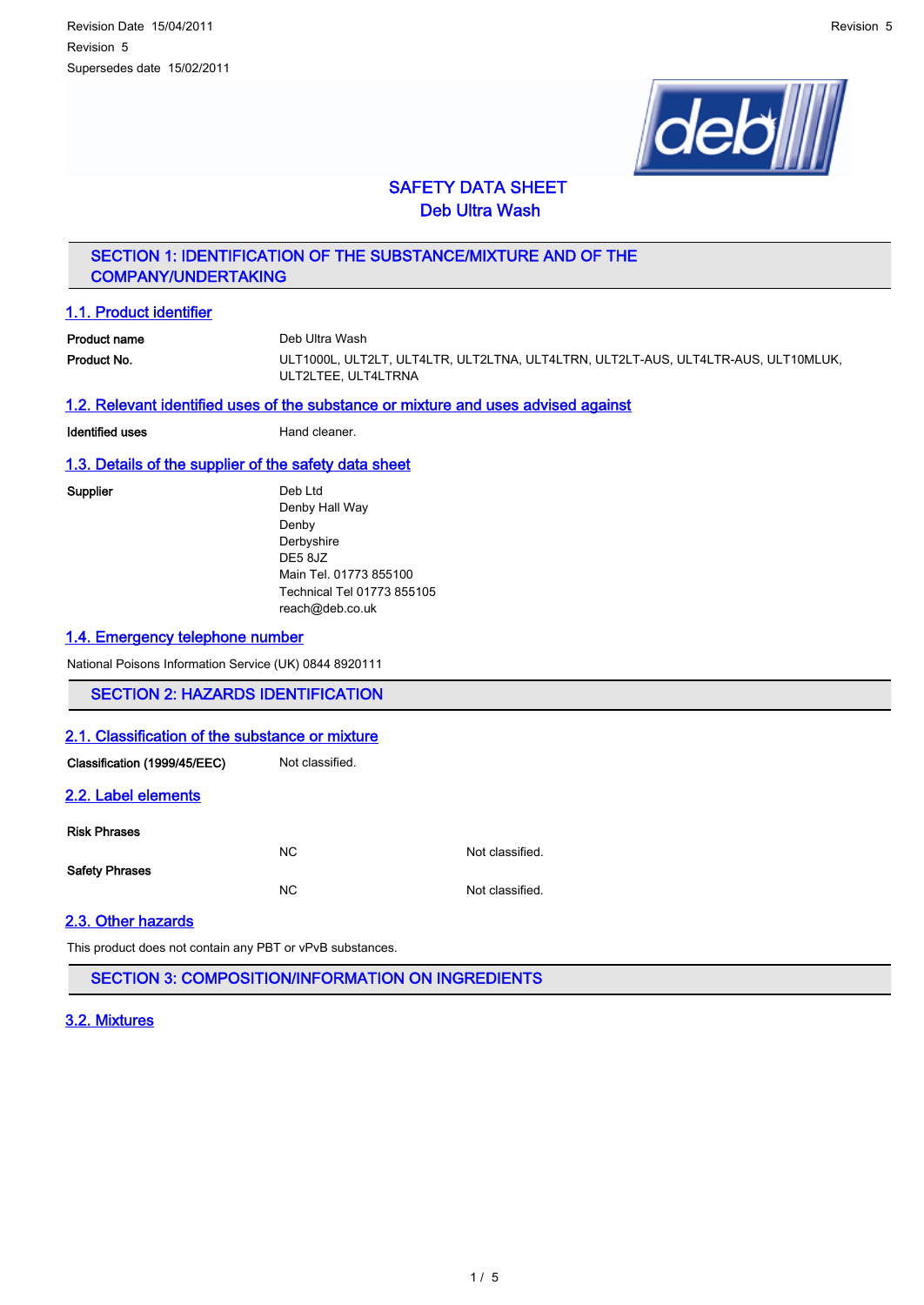# **INCI**

Corn (Zea Mays) Meal Trideceth-5 Dimethyl Glutarate Glycerin Dimethyl Succinate Dimethyl Adipate Stearalkonium Bentonite Sodium Polyacrylate Cellulose Acetate Butyrate Parfum Propylene Carbonate Aqua

# SECTION 4: FIRST AID MEASURES

# 4.1. Description of first aid measures

# Inhalation

Not relevant Unlikely route of exposure as the product does not contain volatile substances.

# Ingestion

Rinse mouth thoroughly. Get medical attention if any discomfort continues.

Skin contact

Not relevant

# Eye contact

Make sure to remove any contact lenses from the eyes before rinsing. Promptly wash eyes with plenty of water while lifting the eye lids. Continue to rinse for at least 15 minutes. Get medical attention promptly if symptoms occur after washing.

# 4.2. Most important symptoms and effects, both acute and delayed

Inhalation No specific symptoms noted. Ingestion No specific symptoms noted. Skin contact None under normal conditions. Eye contact May cause temporary eye irritation.

# 4.3. Indication of any immediate medical attention and special treatment needed

No specific first aid measures noted.

# SECTION 5: FIREFIGHTING MEASURES

# 5.1. Extinguishing media

# Extinguishing media

This product is not flammable. Use fire-extinguishing media appropriate for surrounding materials.

# 5.2. Special hazards arising from the substance or mixture

# Hazardous combustion products

No hazardous decomposition products.

# 5.3. Advice for firefighters

# Special Fire Fighting Procedures

No specific fire fighting procedure given.

# SECTION 6: ACCIDENTAL RELEASE MEASURES

# 6.1. Personal precautions, protective equipment and emergency procedures

Avoid contact with eyes.

# 6.2. Environmental precautions

Not relevant considering the small amounts used.

# 6.3. Methods and material for containment and cleaning up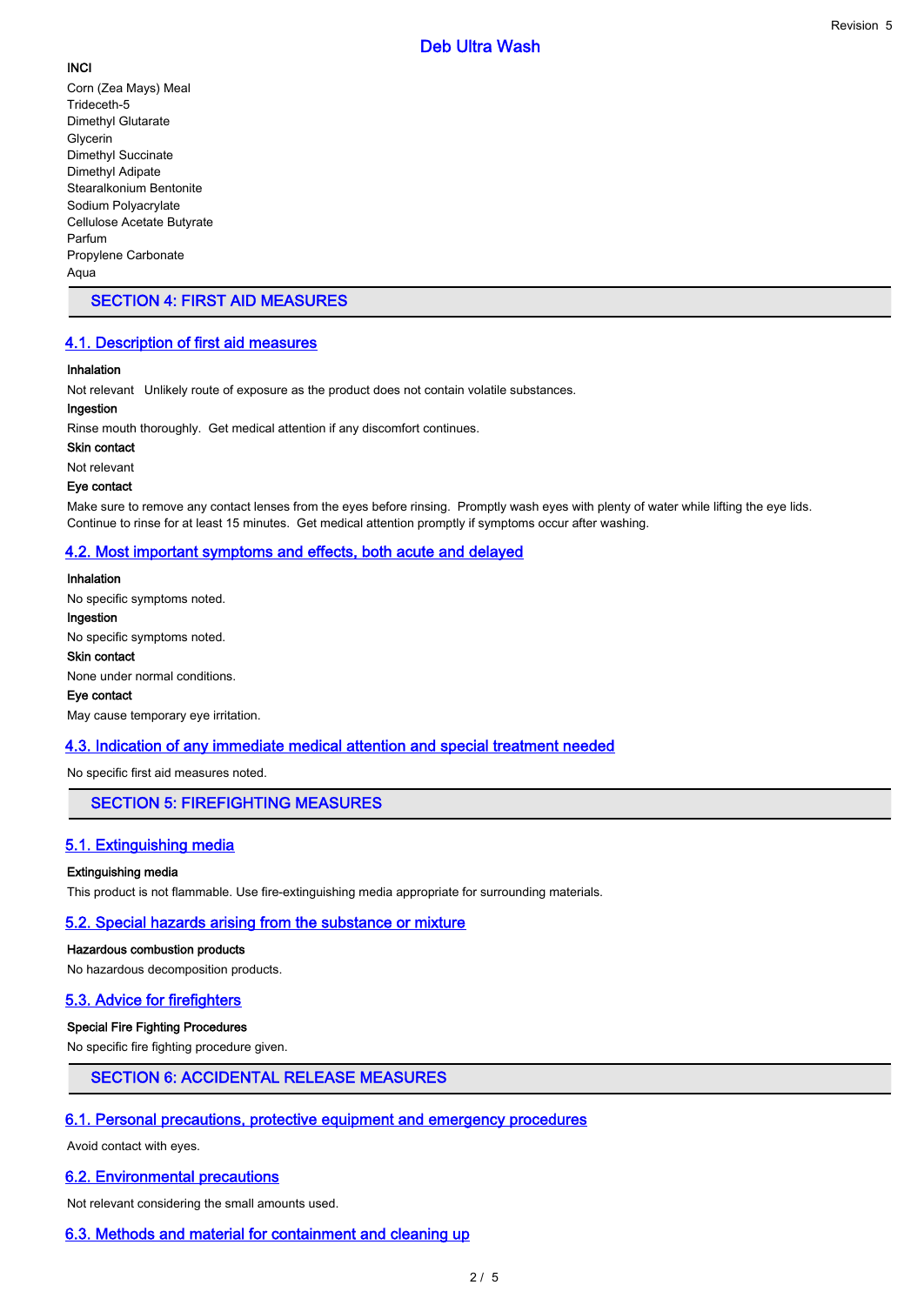# Deb Ultra Wash

Flush away small spillages with plenty of water. Do not let washing down water contaminate ponds or waterways. Large quantities should not be discharged into the drain but removed with absorbing material.

# 6.4. Reference to other sections

For waste disposal, see section 13.

### SECTION 7: HANDLING AND STORAGE

#### 7.1. Precautions for safe handling

Avoid contact with eyes.

#### 7.2. Conditions for safe storage, including any incompatibilities

Store in closed original container at temperatures between 0°C and 40°C.

# 7.3. Specific end use(s)

The identified uses for this product are detailed in Section 1.2.

#### SECTION 8: EXPOSURE CONTROLS/PERSONAL PROTECTION

# 8.1. Control parameters

#### Ingredient Comments

No exposure limits noted for ingredient(s).

### 8.2. Exposure controls

#### Engineering measures

Not relevant

#### Respiratory equipment

No specific recommendations.

#### Eye protection

Not required normally but wear eye protection if you are conducting an operation where there is a risk of this product getting in the eyes.

Hygiene measures

Not relevant

# SECTION 9: PHYSICAL AND CHEMICAL PROPERTIES

#### 9.1. Information on basic physical and chemical properties

| Appearance | Viscous liquid. |
|------------|-----------------|
| Colour     | Beige.          |
| Odour      | Characteristic. |

### 9.2. Other information

# SECTION 10: STABILITY AND REACTIVITY

#### 10.1. Reactivity

No specific reactivity hazards associated with this product.

#### 10.2. Chemical stability

Stable under normal temperature conditions.

#### 10.3. Possibility of hazardous reactions

None known.

# 10.4. Conditions to avoid

There are no known conditions that are likely to result in a hazardous situation.

#### 10.5. Incompatible materials

Materials To Avoid No incompatible groups noted.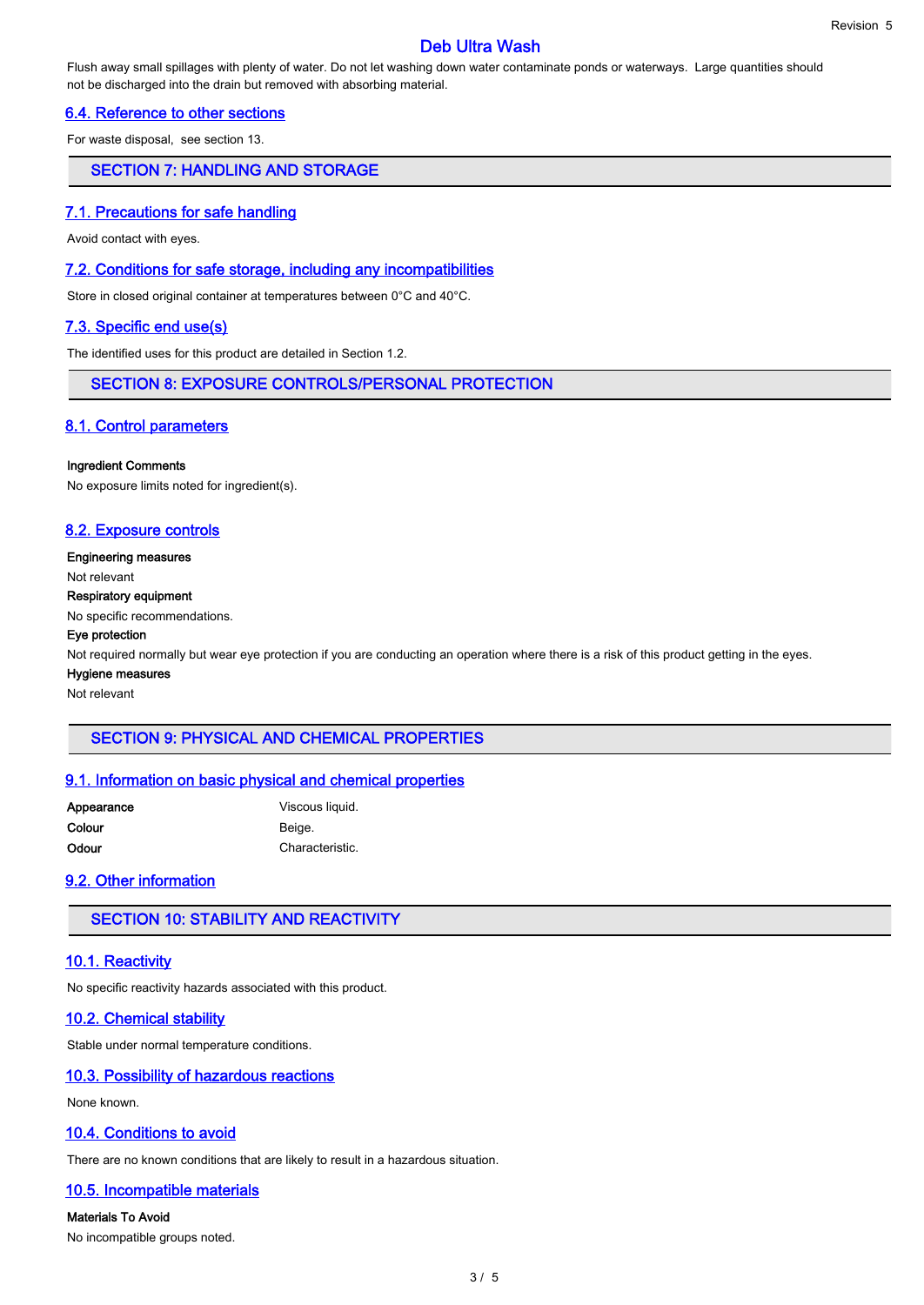### 10.6. Hazardous decomposition products

None under normal conditions.

### SECTION 11: TOXICOLOGICAL INFORMATION

### 11.1. Information on toxicological effects

#### Inhalation

No specific health warnings noted.

#### Ingestion

May cause discomfort if swallowed.

#### Skin contact

Skin irritation is not anticipated when used normally.

#### Eye contact

May cause temporary eye irritation.

### SECTION 12: ECOLOGICAL INFORMATION

#### **Ecotoxicity**

Not regarded as dangerous for the environment.

### 12.1. Toxicity

#### Acute Fish Toxicity

Not considered toxic to fish.

#### 12.2. Persistence and degradability

#### **Degradability**

The surfactant(s) contained in this preparation complies(comply) with the biodegradability criteria as laid down in Regulation (EC) No.648/2004 on detergents. Data to support this assertion are held at the disposal of the competent authorities of the Member States and will be made available to them, at their direct request or at the request of a detergent manufacturer.

Deb Ultra Wash

### 12.3. Bioaccumulative potential

#### Bioaccumulative potential

No data available on bioaccumulation.

#### 12.4. Mobility in soil

Mobility:

The product is soluble in water.

#### 12.5. Results of PBT and vPvB assessment

This product does not contain any PBT or vPvB substances.

#### 12.6. Other adverse effects

None known.

#### SECTION 13: DISPOSAL CONSIDERATIONS

#### General information

When handling waste, consideration should be made to the safety precautions applying to handling of the product.

#### 13.1. Waste treatment methods

Dispose of waste and residues in accordance with local authority requirements.

# SECTION 14: TRANSPORT INFORMATION

| <b>Road Transport Notes</b> | Not Classified  |
|-----------------------------|-----------------|
| <b>Rail Transport Notes</b> | Not classified. |
| <b>Sea Transport Notes</b>  | Not classified. |
| <b>Air Transport Notes</b>  | Not classified. |